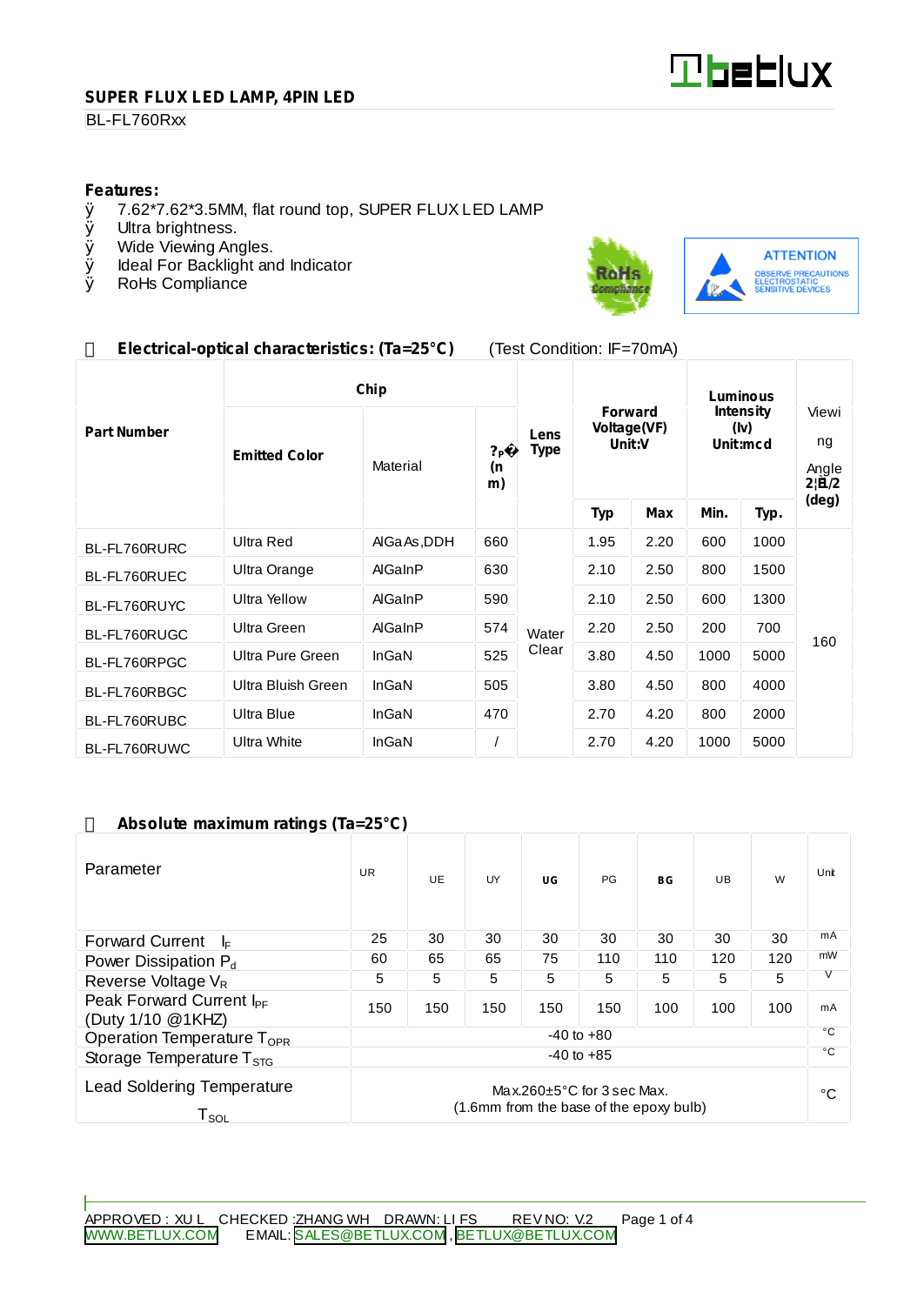

BL-FL760Rxx

## **Package configuration & Internal circuit diagram**





Notes:

- 1. All dimensions are in millimeters (inches)
- 2. Tolerance is  $\pm 0.25(0.01")$  unless otherwise noted.<br>3. Specifications are subject to change without notic
- Specifications are subject to change without notice.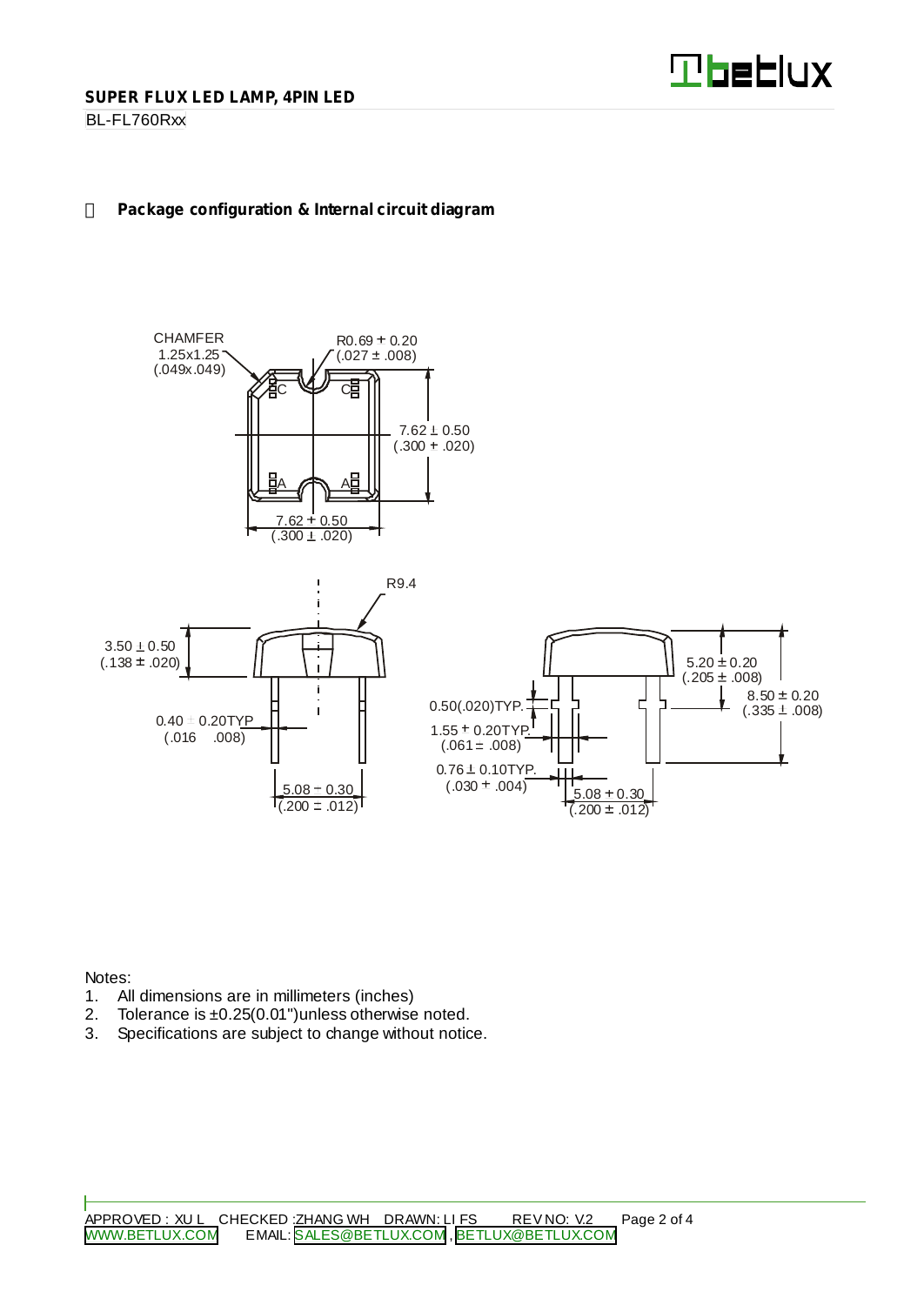#### **SUPER FLUX LED LAMP, 4PIN LED**

BL-FL760Rxx

**Typical electrical-optical characteristics curves:**



- (1) GaAsP/GaAs 655nm/Red
- (2) GaP 570nm/Yellow Green
- (3) GaAsP/GaP 585nm/Yellow
- (4) GaAsp/GaP 635nm/Orange & Hi-Eff Red
- (5) GaP 700nm/Bright Red
- (6) GaAlAs/GaAs 660nm/Super Red (8) - GaAsP/GaP 610nm/Super Red
- (9) GaAlAs 880nm
- (10) GaAs/GaAs & GaAlAs/GaAs 940nm
- (A) GaN/SiC 430nm/Blue
- (B) InGaN/SiC 470nm/Blue
- (C) InGaN/SiC 505nm/Ultra Green (D) - InGaAl/SiC 525nm/Ultra Green

50 40 30  $\mathcal{D}$ 10  $rac{0}{1.2}$ 1.2 1.6 2.0 2.4 2.6 3.0 1 645 23 8 EORWARD CURRINT [mA]

FORWARD VOLTAGE (Vf) FORWARD CURRENT VS. FORWARD VOLTAGE



RELATIVE LUMINOUS INTENSITY VS. FORWARD CURRENT FORWARD CURRENT (mA)



AMBIENT TEMPERATURE Ta( ) FORWARD CURRENTVS. AMBIENT TEMPERATURE



NOTE:25 free air temperature unless otherwise specified